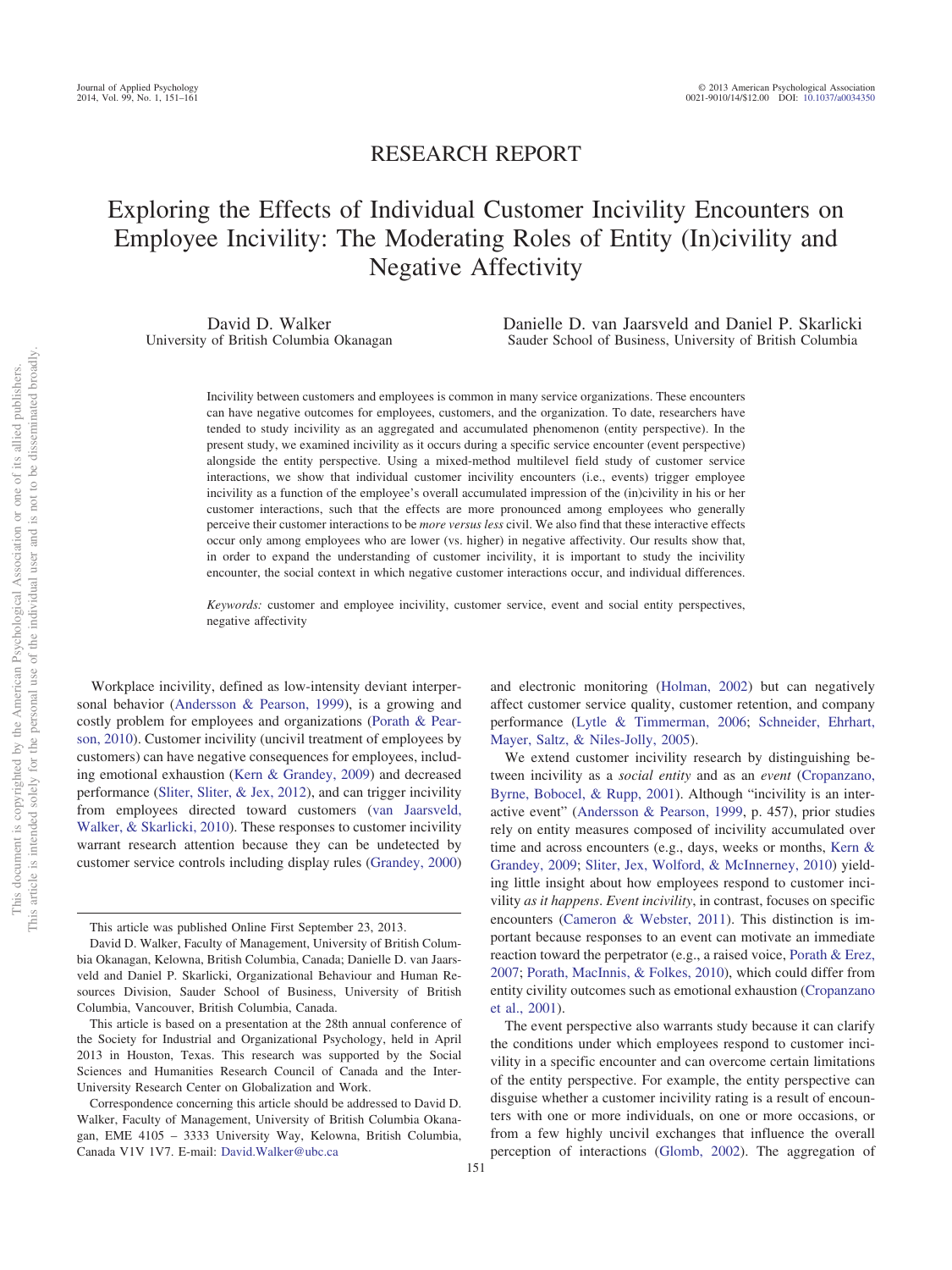uncivil encounters can mask the underlying relationship between customer incivility and employee responses to these experiences. Furthermore, in studies using the entity perspective, the identity of the incivility target and instigator is unclear and rely on employee self-ratings, which can be affected by social desirability and common method biases. Studying single encounters also provides an opportunity to clarify causality (Wang, Liao, Zhan, & Shi, 2011).

Our second contribution is to consider the social context when investigating the effects of negative workplace interactions (Duffy, Ganster, Shaw, Johnson, & Pagon, 2006). Customer interactions are an important feature of the social context in service organizations because some employees interact more frequently with customers than with coworkers (Rafaeli, 1989). Employees often view customers as a second boss with power over employees (Grandey, Dickter, & Sin, 2004). We explore how the entity and event perspectives interact to predict employee reactions. We considered that what happens *in an encounter* triggers employee incivility as a function of the employee's overall impression of customer interaction incivility. We theorize that employees' experiences can acclimatize them to customer (in)civility such that some employees are accustomed to civil customer interactions, while others could expect the opposite. This context can help explain employees' reactions to customer incivility.

Third, we identify how situational and between-person factors combine to predict employee responses to customer incivility. Andersson and Pearson (1999, p. 463) theorized that "certain characteristics of the individual involved in the interaction, as well as certain features of the social context, can inhibit or facilitate an aggressive exchange." We integrate fairness theory and incivility research to propose that employees' negative affectivity (NA) can qualify the effect of the interaction between event and entity customer incivility on employees' incivility toward customers. We extend research on the role of NA in employee responses to customer mistreatment (Wang et al., 2011). In doing so, we aim to gain precision in predicting when customer incivility is most likely to trigger an uncivil response from an employee.

We analyzed field data consisting of recorded service interactions between call center employees and customers, with independent judges objectively rating the extent of customer and employee incivility in these interactions. We matched these data to survey responses indicating employee individual differences and their overall perception of civility in customer interactions. This multilevel, multisource, methodology differs from extant research because we assessed (a) both sides of the encounter and (b) objective, rather than employees' perceptions of, customer behavior, which can vary across encounters, time, and individuals. We analyzed entire interactions, which strengthened the causal inferences regarding incivility instigators and targets, and avoided potential problems associated with common method variance and recall biases.

#### **Background and Theory**

We define uncivil workplace encounters as an exchange of behaviors instigated by a party who performs an uncivil act directed at a targeted person or group (Andersson & Pearson, 1999). The target can perceive this act as unfair and experience negative emotions that motivate uncivil responses directed at the instigating party. This exchange of behaviors between the instigator and target

captures the "tit for tat" idea underlying many social exchanges (Cropanzano & Mitchell, 2005).

Beyond incivility originating from supervisors or employees, employees can also experience incivility from customers. *Customer incivility* is low intensity deviant behavior by customers (e.g., clients, patients) with ambiguous intent to harm employees (Kern & Grandey, 2009; Sliter et al., 2010). *Employee incivility* refers to incivility by employees targeting customers (van Jaarsveld et al., 2010). Both customer and employee incivility can violate social norms of mutual respect and courtesy in service exchanges.

Customer incivility is typically framed as a social job stressor (Penney & Spector, 2005) associated with negative outcomes including emotional exhaustion (Kern & Grandey, 2009), increased job demands (van Jaarsveld et al., 2010), absenteeism, and reduced performance (Sliter et al., 2010; Sliter et al., 2012). To date, studies have explored this dynamic without specifying the identity of the instigator and target, overlooking the employee's immediate reactions to customer incivility. An employee might respond to a customer's rude remark by being blunt or disrespectful to a customer, thereby reducing service quality and threatening customer retention.

#### **Events: Individual Encounters**

We integrated affective events theory (AET; Weiss & Cropanzano, 1996) and the causal reasoning model of deviance (Martinko, Douglas, Harvey, & Gunlach, 2007) to explain event incivility between customers and employees. The negative emotions aroused by the perceived injustice associated with being an incivility target can motivate individuals to reciprocate with incivility directed toward the instigator (Andersson & Pearson, 1999). AET supports this logic by proposing that work events produce specific emotions, and these emotions motivate affectively driven behavior (Weiss & Beal, 2005).

We first propose that customer incivility events can violate an employee's sense of dignity and respect (Bies & Moag, 1986) and trigger negative emotions that can motivate employees to react negatively toward the perceived source of the emotions during the same event (Martinko et al., 2007). The desire to target the source of negative emotions motivates employee incivility directed at customers because, in many service contexts, this encounter is the only access that the employee has to the incivility source. Moreover, customer incivility is likely to increase employee motivation to provide uncivil service as a mechanism to end an uncivil service interaction (e.g., by hanging up on a customer; Sliter et al., 2010).

*Hypothesis 1.* Event-level customer incivility directed at employees triggers employee incivility directed at customers.

#### **Entity (In)civility as Context for Incivility Events**

Incivility events, however, do not occur in a vacuum. Justice theory (Folger & Cropanzano, 2001) proposes that norms develop in organizations regarding acceptable behavior and the treatment employees expect. Uncivil behavior can "permeate the work environment and become a defining characteristic of the climate" (Andersson & Pearson, 1999; Lim, Cortina, & Magley, 2008, p. 96). Little is known, however, about how general employee per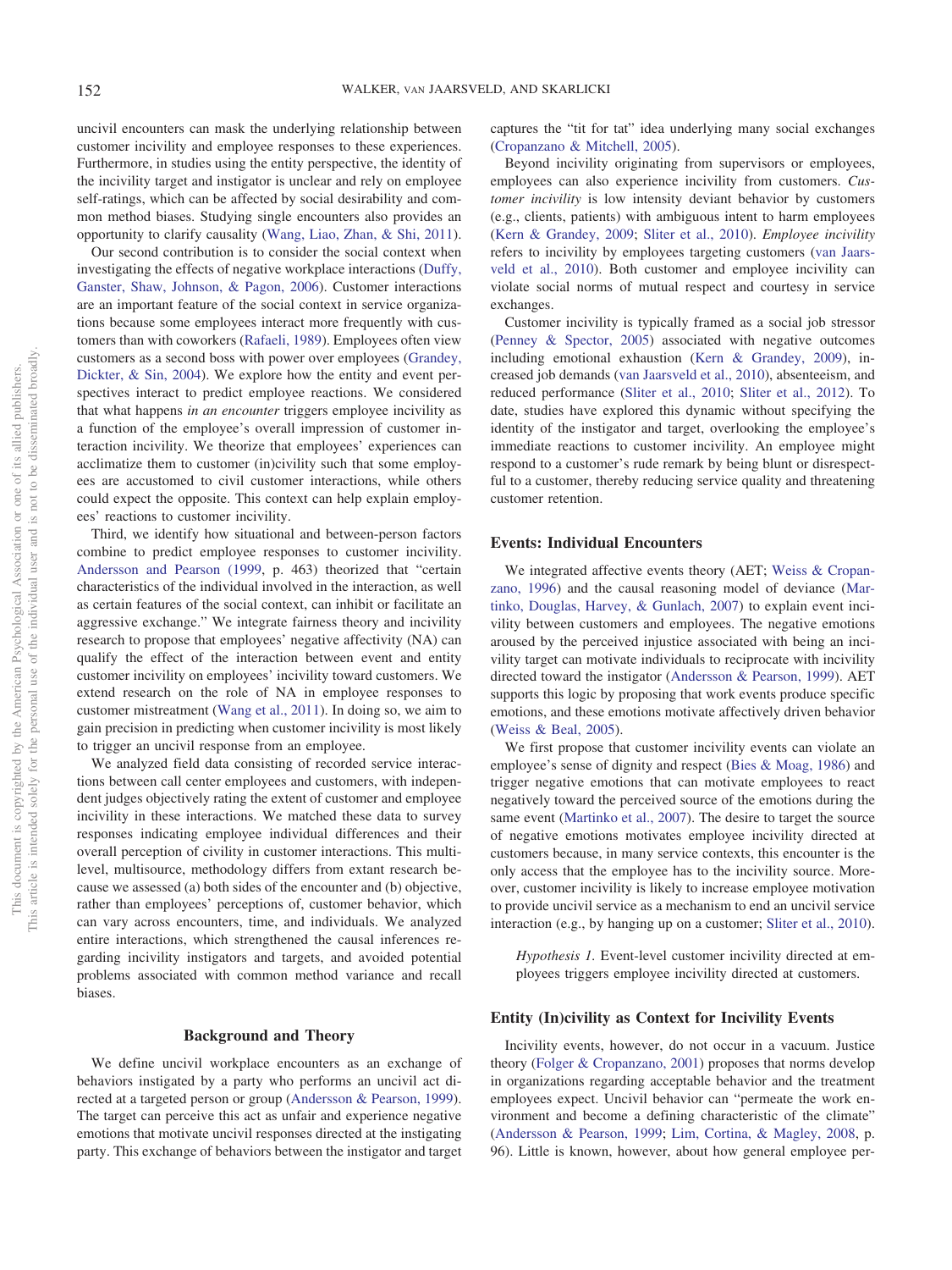ceptions of the characteristics of the work environment, in this case employees' perceptions of the (in)civility in customer interactions (i.e., entity), combine with individual incivility encounters to predict incivility.

Porath and Erez (2009) proposed that being an incivility target triggers a psychological state of arousal because the incivility is unexpected and surprising. We extend their model by proposing that being a customer incivility target can trigger a psychological state of arousal *especially* when the target is accustomed to encountering civility. Drawing upon neuroscience (Kandel, Schwartz, & Jessell, 2000; Purves et al., 2004), Porath and Erez (2009) argued that unexpected events activate the amygdala, a region of the brain associated with processing emotions, and this activation prepares the individual to react. Building on these ideas, we argue that employees who perceive that their typical customer interactions are highly civil will react more strongly to customer incivility when it occurs. In contrast, an employee who is accustomed to uncivil interactions will not consider an uncivil event as unusual and, as such, it will provoke a less pronounced response. This logic is consistent with evidence showing that unexpected events invoke more effortful sense-making processes than do expected events (Bargh & Thein, 1985).

Our reasoning is also consistent with fairness theory (Folger & Cropanzano, 1998) and the notion that counterfactual thinking is triggered by "any event that someone experiences" (Folger & Cropanzano, 2001, p. 5). When individuals encounter negative workplace events, they can experience counterfactual thoughts wherein, in an effort to comprehend the event, they compare the event to what should, could, and/or would have happened (Roese & Olson, 1995; Sherman & McConnell, 1995). These three elements, what should, could, and would have occurred, form the foundation for accountability in fairness theory and inform a prediction about how the social context can affect employee reactions to customer incivility.

Employees who perceive their typical customer interactions as highly civil react more strongly to customer incivility because they can readily imagine alternative treatment and conclude that the event incivility perpetrator *would, could, and should* have behaved more positively. In contrast, employees who perceive that their customer interactions are typically low on civility are less likely to imagine more civil alternatives. Folger and Cropanzano (1998, p. 192) suggested that the employee considers whether it was "possible for the other person . . . to act in a manner not so demeaning? If not, then the bond of culpability is broken and hostile response tendencies thereby mitigated." Leung and Tong (2003, p. 101) similarly argued that perceptions of unfair treatment arouse fewer negative reactions "if the salient norm is more tolerant of justice violations." Incivility is generally viewed as a perception and even coworkers can hold very different views of incivility. Duffy et al. (2006), for example, found that employees who experienced individual-level social undermining, a construct similar to incivility, had a stronger reaction to it if their workplace norms featured less social undermining.

In summary, we predicted that employees react to event incivility from customers as a function of their perceptions of entity civility. Employees who perceive customer interactions to be generally civil are likely to react more strongly to an uncivil event than employees who perceive their general interactions with customers as low on civility.

*Hypothesis 2.* Entity civility moderates the effect of event customer incivility on employee incivility such that the effect is stronger when employees' perceptions of entity civility are high versus low.

#### **Event and Entity (In)civility and Negative Affectivity**

The moderation described above could depend on an employee's personal characteristics. NA refers to an individual's pervasive disposition to experience negative mood states including anger and tension (Watson & Clark, 1984) and is consistent with AET's emphasis on affect-based reactions to mistreatment. Compared to low-NA individuals, high-NA individuals are described as more distressed, more likely to experience negative emotions, and more reactant to frustration (Watson & Pennebaker, 1989; Watson, Pennebaker, & Folger, 1987). NA can amplify negative employee responses to entity-level uncivil behaviors. Penney and Spector (2005), for example, found that high- versus low-NA employees who perceived more frequent within-organization incivility reported engaging in more counterproductive work behaviors. Wang et al. (2011) similarly found that NA amplified the relationship between daily customer mistreatment of employees and employee sabotage of customers. The negative worldview of high-NA individuals could lead them to "ascribe malicious motives," rather than ambiguous motives, to uncivil customers resulting in a response directed at customers (Penney & Spector, 2005, p. 781).

We theorized that NA moderates the two-way interaction between event and entity (in)civility predicting employee incivility in the form of a three-way interaction. We expected the two-way interaction described in Hypothesis 2 to be observed among lowbut not high-NA employees. For low-NA employees who are accustomed to highly civil customer interactions, an uncivil event can be unexpected and, as described above, can activate the arousal that motivates employee incivility. Low-NA employees who are accustomed to dealing with uncivil customers, however, will be comparatively less aroused by customer incivility and thus less reactant to it.

Among high-NA employees, in contrast, the moderation effects described above are likely to be less pronounced. Because high-NA employees are especially reactant to mistreatment events (Skarlicki, Folger, & Tesluk, 1999), entity incivility will play a relatively less significant role in employees' reactions to them. Specifically, uncivil events are expected to trigger employee incivility at both high and low levels of entity civility (two main effects).

*Hypothesis 3.* A three-way interaction among customer incivility events, entities, and NA predicts employee incivility. The interactive effects predicted in Hypothesis 2 will be observed among low-NA employees. Among high-NA employees, customer incivility triggers employee incivility for both low- and high-levels of entity civility (two main effects).

#### **Method**

#### **Participants and Procedure**

We conducted a field study of insurance customer service employees in central Canada. The demographic characteristics of our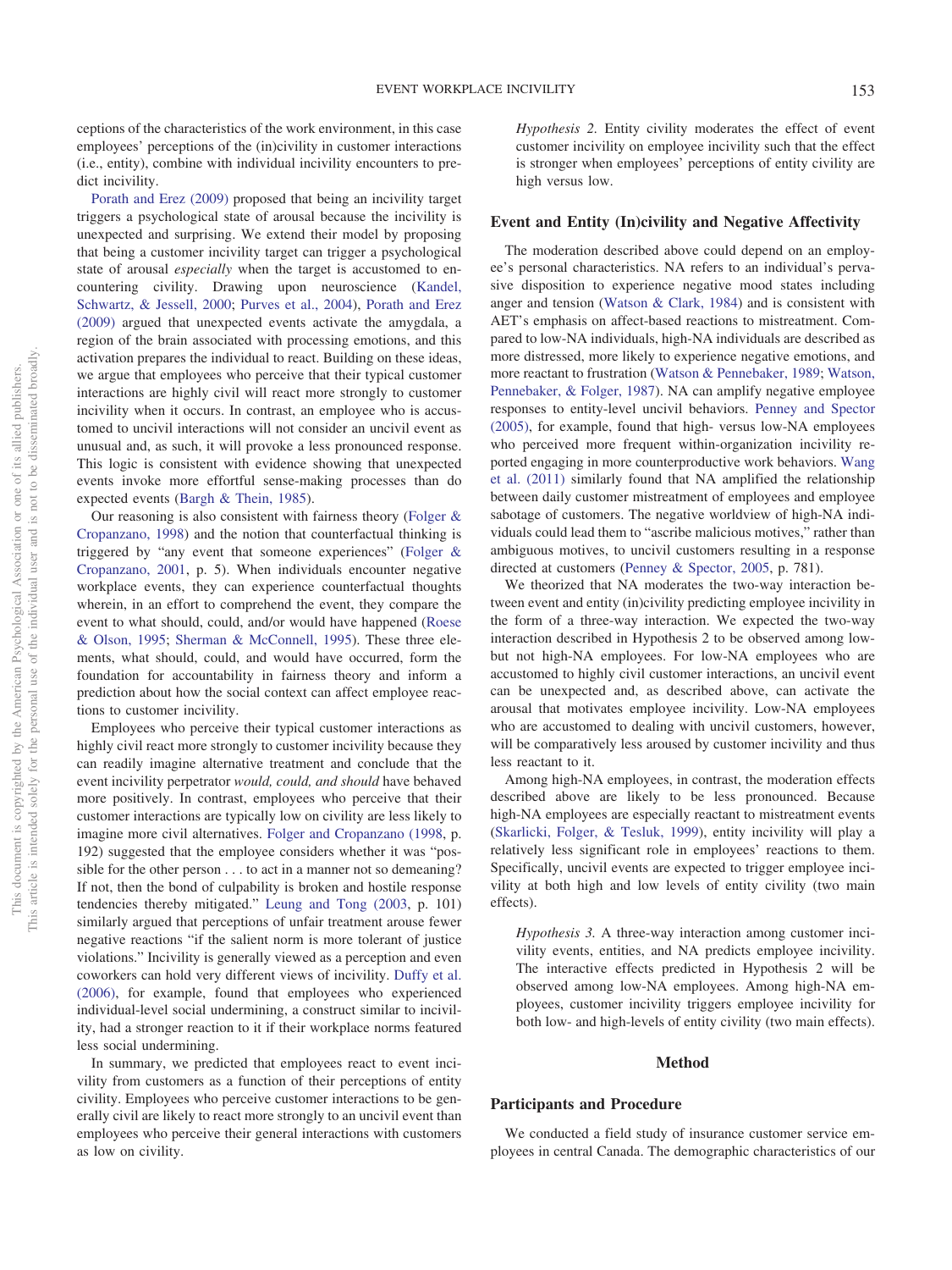sample in terms of age (36.3 years), tenure (2.9 years), and gender (73% female) were highly representative of the site's customer service workforce. The typical respondent handled between 60 and 80 product warranty and insurance calls daily with the average call lasting approximately 5 min. We studied call center employees because they can have ample exposure to customer incivility and their interactions are often recorded to monitor employee performance (Batt, Doellgast, & Kwon, 2005). Moreover, service organizations are a large component of the North American economy (Batt et al., 2005).

Data collection consisted of three phases. First, we listened to a pilot sample of 30 random calls provided by the organization, which we used to prepare for site visits, to develop the survey, and to train judges. We also interviewed supervisors and conducted three focus groups with frontline employees to understand customer and employee incivility in this context, facilitating the development of our event-level incivility scales. Second, we surveyed 81 employees (34% response rate) using paper-based surveys to assess individual differences and employee perceptions of entity civility. Respondents received a movie pass for completing a survey. During this phase, with the consent of survey respondents, the organization provided 641 recorded customer encounters for these employees representing 49 hr of transactions.

We excluded 22 respondents and their 128 recorded encounters from the study because they failed to meet our inclusion criteria. We excluded respondents who worked sporadically as customer service representatives (e.g., trainers), took calls only in French, or failed to complete the survey reducing our sample to 59 employees and 513 recorded encounters. We removed an additional 83 calls because (a) there was no customer (e.g., the employee left a message), (b) the employee made a personal call, (c) the call was to a coworker, or (d) the call was in French to a bilingual agent. Our final data set included 430 encounters with customers and 59 employees.

Third, we used quantitative coding to construct event-level data for the calls in our reduced data set (Weingart, Olekalns, & Smith, 2004). We identified behaviors to evaluate, developed a coding protocol, and analyzed interactions with it. We trained one pair of judges to code event customer incivility, and a second pair to code events for employee incivility using two sets of 5-point Likert-type measures developed for this study. Training involved four 2-hr sessions per pair of judges covering the coding protocol, listening to and rating sample calls with the first author, and discussing inconsistent ratings. Judges independently coded sample calls between training sessions and compared ratings at the following session. At the end of training, judges had calibrated scoring decisions for all pilot sample calls. We randomly ordered the recording data set prior to coding to avoid both potential order effects resulting from coding calls in the order provided by the organization and habituation effects stemming from consecutively coding all calls for one employee. See Figure 1 for a diagram of the proposed multilevel model. We describe steps to establish causality in the Results section.

#### **Measures**

**Event incivility.** We used the critical incident technique (Flanagan, 1954) to develop event and employee incivility measures because existing scales do not utilize external observers nor are they specific to event incivility. This technique has been shown to generate content-valid measures of behavior (Levine, Ash, Hall, & Sistrunk, 1983). In focus groups, we asked employees "What do customers do that challenges your ability to provide high levels of customer service?" and "How do you deal with challenging or uncivil customers?" generating 15 examples of customer and 13 examples of employee behavior.

We retained behaviors that conformed to current definitions of incivility. For instance, some employees described a negative event occurring when a customer was unprepared for the call, such as not having claim information. We excluded this customer behavior because it lacked the deviance associated with incivility. We also removed items that could not be identified by external



*Figure 1.* Proposed multilevel model.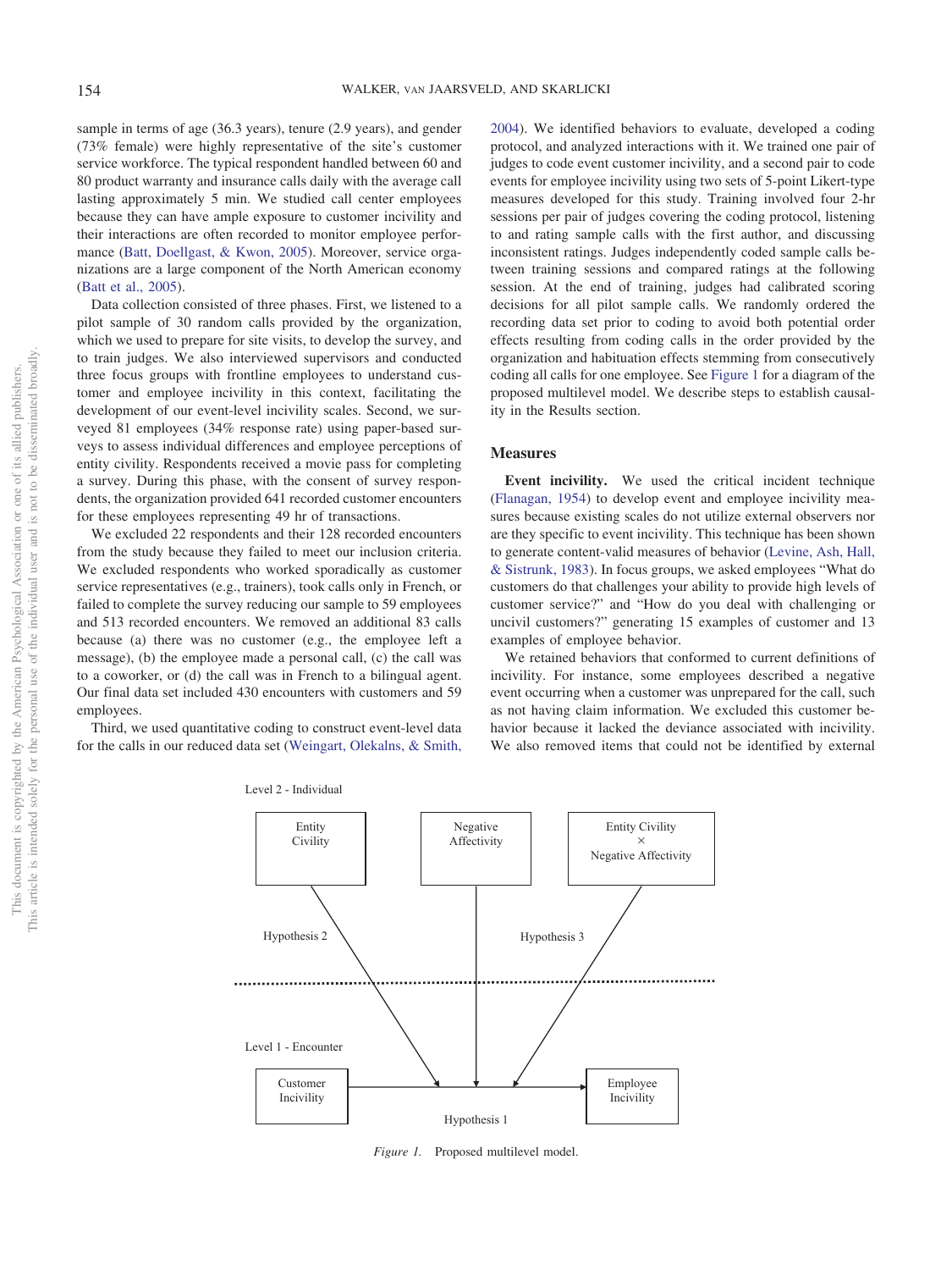observers such as the employee thinking about the problem from the customer's perspective. We rewrote the remaining behaviors into two 5-point Likert-type scales  $(1 = never, 2 = once in the$ *interaction*,  $3 = a$  *few times in the interaction*,  $4 = in$  *most of the interaction*, and  $5 = in$  *all of the interaction*) and the judges used them to evaluate interactions. In Table 1, we present qualitative examples of event customer and employee incivility.

The final event customer incivility scale included four items: (a) spoke aggressively toward the employee, (b) used a tone when speaking with the employee, (c) asked aggressive questions (e.g., "Really?" "Are you kidding?"), and (d) made curt statements toward the employee. A multilevel confirmatory factor analysis (CFA) on the coded data set supported a single underlying dimension for customer incivility,  $\chi^2(8) = 5.36$ ,  $p = .72$ , comparative fit index  $(CFI) = 1.00$ , root-mean-square error of approximation  $(RMSEA) = .00$ .

To assess employee incivility, the judges rated the extent to which the employee: (a) treated the customer with respect (reverse coded to reflect more incivility), (b) got blunt with the customer, and (c) escalated his or her tone of voice. A second multilevel CFA supported a single underlying dimension for the measure,  $\chi^2(3)$  = 10.71,  $p = .01$ , CFI = .97, RMSEA = .07.

We averaged item ratings for each pair of judges. We used the average deviation (AD) index (Burke, Finkelstein, & Dusig, 1999) and interrater reliability (James, Demaree, & Wolf, 1984) to assess the appropriateness of aggregating scores. The results, shown in Table 2, indicated high agreement and supported our aggregation decision. Finally, we averaged the scale items forming event customer and employee incivility measures.

#### Table 2

|                 |  |  | Average Deviation Index Scores and Interrater Reliability for |  |
|-----------------|--|--|---------------------------------------------------------------|--|
| Judge Agreement |  |  |                                                               |  |

|                              | Average deviation |        |                           |  |
|------------------------------|-------------------|--------|---------------------------|--|
| Measure                      | Mean              | Median | Interrater<br>reliability |  |
| Customer incivility          |                   |        |                           |  |
| Scale                        | 0.39              | 0.23   | 0.93                      |  |
| Individual items             |                   |        |                           |  |
| Spoke aggressively           | 0.53              | 0.32   | 0.85                      |  |
| Used a tone                  | 0.60              | 0.37   | 0.88                      |  |
| Asked aggressive question(s) | 0.16              | 0.09   | 0.96                      |  |
| Curt statement(s)            | 0.28              | 0.16   | 0.94                      |  |
| Employee incivility          |                   |        |                           |  |
| Scale                        | 0.31              | 0.19   | 0.96                      |  |
| Individual items             |                   |        |                           |  |
| Disrespectful treatment      | 0.33              | 0.20   | 0.97                      |  |
| Blunt statement(s)           | 0.40              | 0.26   | 0.89                      |  |
| Escalated tone of voice      | 0.21              | 0.11   | 0.94                      |  |

*Note*. All average deviation values were below the scale categories (5) divided by 6 acceptable agreement guideline of 0.83 (Burke & Dunlap, 2002; Burke et al., 1999). Interrater reliability calculated using a moderately skewed distribution ( $\sigma^2 = 0.90$  rather than 2.00; James et al., 1984).

**Entity civility.** As described above, entity civility refers to employees' overall impression of the civility that occurs in their day-to-day interactions with customers. Following van Jaarsveld et al. (2010), the measure included customer and employee (in)civility. Respondents answered three 5-point Likert-type statements  $(strongly disagree = 1, strongly agree = 5) that were randomly$ 

# Table 1

*Examples of Event Customer and Employee Incivility*

| Incivility example                                                   | Representative interaction                                                                                                                                                                                                                                                                                                                                                                                                                                                                                                                                                                                                                                              |  |  |  |  |  |
|----------------------------------------------------------------------|-------------------------------------------------------------------------------------------------------------------------------------------------------------------------------------------------------------------------------------------------------------------------------------------------------------------------------------------------------------------------------------------------------------------------------------------------------------------------------------------------------------------------------------------------------------------------------------------------------------------------------------------------------------------------|--|--|--|--|--|
| 1. Customer speaking aggressively, using a tone                      | Employee: Now in order to assist with that, you [customer cuts off the employee]<br>Customer: Don't put me [said with a raised voice] any place or else you're going to be sorry.                                                                                                                                                                                                                                                                                                                                                                                                                                                                                       |  |  |  |  |  |
| 2. Customer asking an aggressive question,<br>using a tone           | Customer: Do you know that I'm no longer collecting unemployment insurance?<br>I have the last letter I received from them back in May [said with a raised voice].<br>Employee: Okay, let me see [customer cuts off the employee]<br>Customer: So how am I gonna show you proof? I'll show you proof that it ended<br>[said with a tone].                                                                                                                                                                                                                                                                                                                               |  |  |  |  |  |
| 3. Employee disrespectful treatment of customer,<br>blunt statements | Customer: My husband retired several years ago and then passed away two years after retiring.<br>Employee: Awww. I am sorry to hear that.<br>Customer: That's okay. It's<br>Employee: Yeah [simultaneously to the customer]<br>Customer: Eight years ago [brief pause] today.<br>Employee: Oh my goodness. Wow, and you're not afraid of doing that are you?<br>Customer: [brief pause] Of what? Dying?<br>Employee: Well, yes. [Awkward laugh]<br>Customer: No.<br>Employee: Okay, good.                                                                                                                                                                               |  |  |  |  |  |
| 4. Blunt statements, raised voice                                    | Employee: Okay, sir, as I have explained to you, I don't have your statements.<br>What I have here is what your creditor [raised voice] has asked for. Your creditor [raised voice]<br>is asking for twenty dollars a month. That [raised voice] is what we pay. No more no less.<br>Customer: Twenty dollars a month and the, and the premium.<br>Employee: No sir [raised voice]!<br>Customer: Can you, can you, you know, ahh, okay you want me to call to the you know<br>these ah statement people this ah CreditCardCo <sup>a</sup> ?<br>Employee: CreditCardCo can tell you whatever they like, the bottom line is the insurance<br>company follows your policy. |  |  |  |  |  |

<sup>a</sup> Company name changed to maintain anonymity.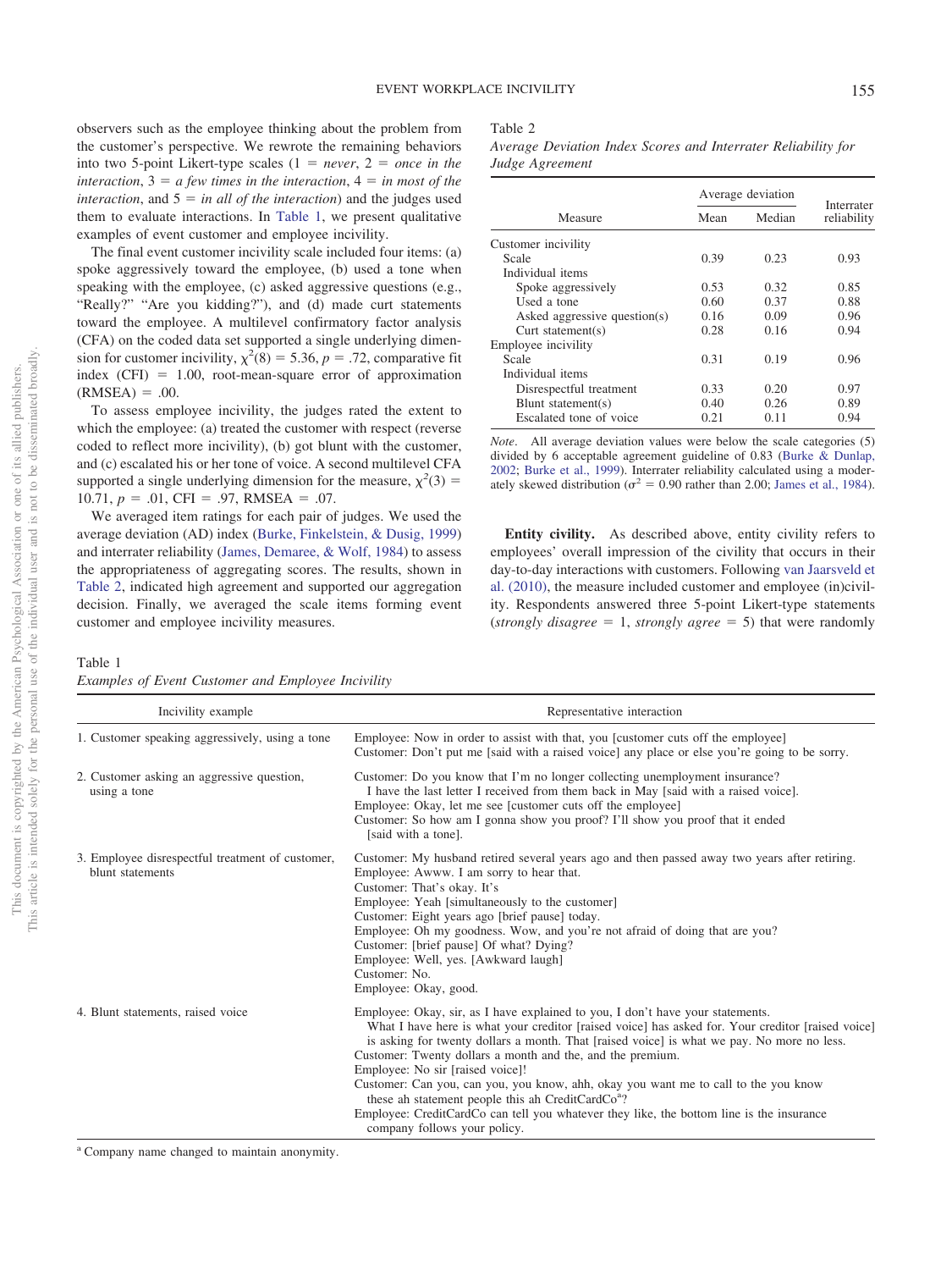| M     | SD    |          |        |         |        |          |     |
|-------|-------|----------|--------|---------|--------|----------|-----|
| 36.32 | 11.34 |          |        |         |        |          |     |
| 2.88  | 2.53  | $.46***$ |        |         |        |          |     |
| 3.69  | 0.68  | .15      | $-.19$ | .73     |        |          |     |
| 2.45  | 0.70  | $-.07$   | $.27*$ | $-.30*$ | .86    |          |     |
| 1.23  | 0.34  | $-.12$   | $-.20$ | .23     | $-.16$ | .90      |     |
| 1.18  | 0.19  | $-.02$   | $-.18$ | $-.10$  | $-.19$ | $.75***$ | .82 |
|       |       |          |        |         |        |          |     |

*Means, Standard Deviations, Correlations, and Reliability Estimates for Study Variables*

*Note*. *N* for Level 1 (encounters) was 407; *N* for Level 2 (employees) was 59. For event customer incivility and employee incivility, we computed the mean incivility score across interactions for each individual and correlations were calculated across individuals. Internal reliability coefficients (alphas) appear in bold along the diagonal.

 $p < .05.$  \*\*\*  $p < .001.$ 

Table 3

distributed in the survey: "In general," "I am civil toward my customers," "I feel that customers are civil toward my coworkers," and "I feel that customers are civil toward me." We averaged responses to create an entity civility score. A higher score on this measure signified higher, rather than lower levels of civility. A CFA of the survey data supported a single underlying dimension for this measure,  $\chi^2(1) = 1.52$ ,  $p = .22$ , CFI = .99, RMSEA = .08.

**Negative affectivity.** We measured NA using 11 items from the Multidimensional Personality Index that we averaged to create a score (Agho, Price, & Mueller, 1992). The response set consisted of a 5-point Likert-type scale  $(1 = strongly disagree, 5 = strongly$ *agree*) indicating the respondent's agreement with statements such as "I get irritated at little annoyances" and "My feelings are easily hurt.'

**Control variables.** Based on prior customer incivility research, we controlled for age and tenure, both measured in years (Sliter et al., 2010; van Jaarsveld et al., 2010).

#### **Results**

We analyzed the data using Mplus 7 (Muthén & Muthén, 2012) following a multilevel structural equation modeling approach (MSEM; Heck & Thomas, 2009). To obtain proper estimates of model deviance, we used maximum likelihood parameter estimates with standard errors and a  $\chi^2$  test statistic that were robust to nonnormality and nonindependence of observations (the MLR estimator, Muthén & Muthén, 1998–2010). During the quantitative coding process, we asked each judge to indicate using a binary variable  $(0 = no, 1 = yes)$  if the employee instigated the incivility during the interaction. To strengthen our focus on causality, if one or more judges identified the employee as the instigator, we excluded the call from further analysis, resulting in the removal of an additional 23 calls. Our multilevel data set contained coded event-level customer and employee interactions (Level 1, *N* 407) matched to employee surveys (Level 2,  $N = 59$ ). We measured the control and moderating variables at Level 2.

We implemented a fixed intercept random slope model as opposed to a random intercept random slope model that researchers often use to examine cross-level interactions. We theorized that in events where employees do not experience incivility from customers (e.g., at the intercept) social norms and company training and monitoring reinforce civil employee treatment of customers and leave little variance in employee incivility, whereas cross-level moderators could explain how employees respond to increased customer incivility (e.g., the slope of the relationship). Prediction of the random slope (cross-level moderation) is independent from prediction of the random intercept (the main effect), because the random slope and random intercept are different endogenous variables in the model (e.g., Kaplan, 2009). Controlling for the main effects on the random intercept, even with significant variance in the random intercept, should not alter estimates of cross-level moderation, which is operationalized by predicting the random slope.<sup>1</sup> Statistical tests of variance of the latent variables representing the random intercept ( $\sigma$ 1 = 0.01, 95% confidence interval  $[CI] = [0.00, 0.01]$  and random slope ( $\sigma$ 1 = 0.04, 95% CI [0.01, 0.06]) of the event customer incivility and employee incivility relationship support this modeling approach. These tests indicated that the random intercept lacked sufficient variance to explain with Level 2 predictors but that Level 2 predictors could explain variance in the random slope. For these reasons, we did not include direct paths from Level 2 variables predicting the random intercept latent variable but did examine cross-level moderators predicting the random slope.

Table 3 contains summary statistics, correlations, and reliability estimates. We used nested multilevel models to test Hypothesis 1 predicting that event customer incivility triggers employee incivility. The first model constrained the effects of customer incivility (the slope of the relationship) and the control variables to zero. In the second model, we relaxed the constraint on the control variables, and in the third model, we removed the constraint on customer incivility. We identified significant differences between models using adjusted log-likelihood values and difference tests with scaling correction factors yielding a  $\chi^2$  distributed test statistic (Satorra, 2000; Satorra & Bentler, 1999) for the statistical significance of adding event customer incivility to the control variable model. Our results in Table 4 support Hypothesis 1, *b* 0.21, 95% CI [0.11, 0.31],  $\Delta \chi^2(1) = 55.04, p < .001$ .

Hypothesis 2 stated that entity civility moderated the relationship between event customer and employee incivility. MSEM indicates that a cross-level moderator exists if two conditions are met: (a) a Level 2 variable significantly predicts the latent variable

<sup>&</sup>lt;sup>1</sup> We thank Associate Editor Mo Wang for his guidance in clarifying this section.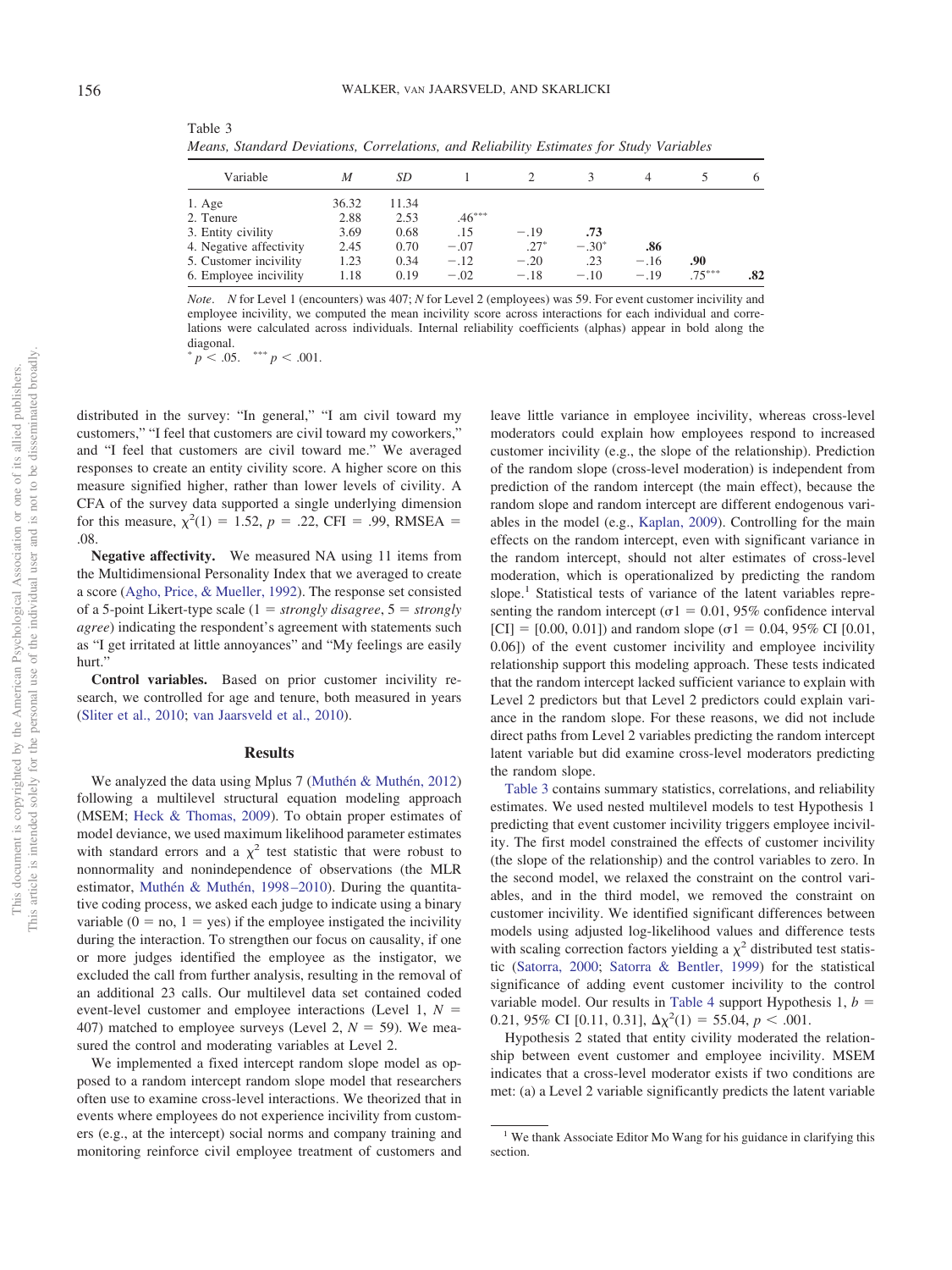*Nested Fixed Intercept Random Slope Multilevel Regressions Predicting Employee Incivility*

|                                                                                                                                |      | Model 1       |      | Model 2 |                 |      |  |
|--------------------------------------------------------------------------------------------------------------------------------|------|---------------|------|---------|-----------------|------|--|
|                                                                                                                                |      | 95% CI        |      |         | 95% CI          |      |  |
| Variable                                                                                                                       | b    | LL            | UL   | b       | LL              | UL   |  |
| Latent variable of the intercept of the relationship between<br>event customer incivility and employee incivility<br>Intercept | 1.17 | 1.13          | 1.20 | 1.18    | 1.14            | 1.21 |  |
| Variance of the random intercept                                                                                               | 0.01 | 0.00          | 0.01 | 0.01    | 0.00            | 0.01 |  |
| Latent variable of the random slope of the relationship<br>between event customer incivility and employee<br>incivility on     |      |               |      |         |                 |      |  |
| Age                                                                                                                            | 0.00 | $-0.01$       | 0.01 | 0.00    | $-0.01$         | 0.01 |  |
| Tenure                                                                                                                         | 0.04 | $-0.01$       | 0.10 | 0.06    | 0.01            | 0.10 |  |
| Intercept of the random slope ( <i>i.e.</i> , customer incivility)                                                             |      |               |      | 0.21    | 0.11            | 0.31 |  |
| Residual variance of the random slope                                                                                          | 0.07 | 0.03          | 0.11 | 0.04    | 0.02            | 0.06 |  |
| $\Delta \chi^{2a}$ ( $\Delta df$ )                                                                                             |      | $2.54(2)^{b}$ |      |         | $55.04***(1)^c$ |      |  |

*Note*. CI = confidence interval; LL = lower limit; UL = upper limit. *N* for Level 1 (encounters) was 407; *N* for Level 2 (employees) was 59.  $a \chi^2$  difference test based on log likelihood values and scaling correction factors required for estimates obtained using the MLR estimator (Satorra, 2000; Satorra & Bentler, 1999).  $\frac{b}{\Delta \chi^2}$  and  $\Delta df$  compared to the model with all predictors constrained to zero (not displayed).  $\frac{c}{\Delta \chi^2}$  and  $\Delta df$  compared to Model 1.  $p^*$  *p* < .001.

representing the random slope of the relationship between Level 1 variables, and (b) the model is statistically different from one where the paths of cross-level moderators are constrained to zero. Our results in Table 5 support Hypothesis 2,  $b = 0.19$ , 95% CI [0.01, 0.37],  $\Delta \chi^2(2) = 4.97$ ,  $p < .05$ . Model 2 also provides guidance regarding the primary and secondary moderator in the analysis since NA is not a significant cross-level moderator of this relationship ( $b = 0.08, 95\%$  CI [-0.05, 0.21]).

In Hypothesis 3, we proposed that a three-way interaction involving event customer incivility, entity civility, and NA predicts

employee incivility directed at customers. Similar to the previous models, a significant moderation is present if the entity civility and NA interaction created by multiplying these variables significantly predicts the latent variable for the random slope of the event-level customer and employee incivility relationship. In addition, this model needs to be statistically different from one where this path is constrained to zero as we confirm in Table 5, Model 3,  $b =$  $-0.20$ , 95% CI [ $-0.39$ ,  $-0.02$ ],  $\Delta \chi^2(1) = 3.75$ ,  $p < .05$ . The entity civility and NA interaction term was a significant predictor of the random slope of the relationship between event

# Table 5

*Nested Fixed Intercept Random Slope Multilevel Regressions Testing the Event Customer Incivility, Entity Civility, Negative Affectivity Three-Way Multilevel Interaction Predicting Employee Incivility*

|                                                                                                                            | Model 1 |                   |      | Model 2          |                                 |      | Model 3 |               |         |
|----------------------------------------------------------------------------------------------------------------------------|---------|-------------------|------|------------------|---------------------------------|------|---------|---------------|---------|
|                                                                                                                            |         | 95% CI            |      | $\boldsymbol{b}$ | 95% CI                          |      |         | 95% CI        |         |
| Variable                                                                                                                   |         | LL                | UL   |                  | LL                              | UL   | b       | LL            | UL      |
| Latent variable of the intercept of the relationship between<br>event customer incivility and employee incivility          |         |                   |      |                  |                                 |      |         |               |         |
| Intercept                                                                                                                  | 1.18    | 1.14              | 1.21 | 1.17             | 1.14                            | 1.21 | 1.17    | 1.14          | 1.21    |
| Variance of the random intercept                                                                                           | 0.01    | 0.00              | 0.01 | 0.01             | 0.00                            | 0.01 | 0.01    | 0.00          | 0.01    |
| Latent variable of the random slope of the relationship<br>between event customer incivility and employee<br>incivility on |         |                   |      |                  |                                 |      |         |               |         |
| Age                                                                                                                        | 0.00    | $-0.01$           | 0.01 | $-0.01$          | $-0.02$                         | 0.00 | $-0.01$ | $-0.01$       | 0.01    |
| Tenure                                                                                                                     | 0.06    | 0.02              | 0.09 | 0.07             | 0.03                            | 0.10 | 0.06    | 0.02          | 0.10    |
| Entity civility                                                                                                            |         |                   |      | 0.19             | 0.01                            | 0.37 | 0.68    | 0.16          | 1.20    |
| Negative affectivity                                                                                                       |         |                   |      | 0.08             | $-0.05$                         | 0.21 | 0.88    | 0.15          | 1.61    |
| Entity Civility $\times$ Negative Affectivity                                                                              |         |                   |      |                  |                                 |      | $-0.20$ | $-0.39$       | $-0.02$ |
| Intercept of the random slope (i.e., customer incivility)                                                                  | 0.20    | 0.11              | 0.30 | 0.19             | 0.09                            | 0.29 | 0.19    | 0.09          | 0.30    |
| Residual variance of the random slope                                                                                      | 0.04    | 0.02              | 0.05 | 0.05             | 0.01                            | 0.09 | 0.04    | $-0.01$       | 0.09    |
| $\Delta \chi^{2a}$ ( $\Delta df$ )                                                                                         |         | $10.16***(2)^{b}$ |      |                  | $4.97^{\circ}$ (2) <sup>c</sup> |      |         | $3.75^*(1)^d$ |         |

*Note*. CI = confidence interval; LL = lower limit; UL = upper limit. *N* for Level 1 (encounters) was 407; *N* for Level 2 (employees) was 59.  $a \chi^2$  difference test based on log likelihood values and scaling correction factors required for estimates obtained using the MLR estimator (Satorra, 2000; Satorra & Bentler, 1999).  $\frac{b}{\Delta \chi^2}$  and  $\Delta df$  compared to the model with all predictors constrained to zero (not displayed).  $\frac{c}{\Delta \chi^2}$  and  $\Delta df$  compared to Model 1.  $d \Delta \chi^2$  and  $\Delta df$  between Model 2 and Model 3.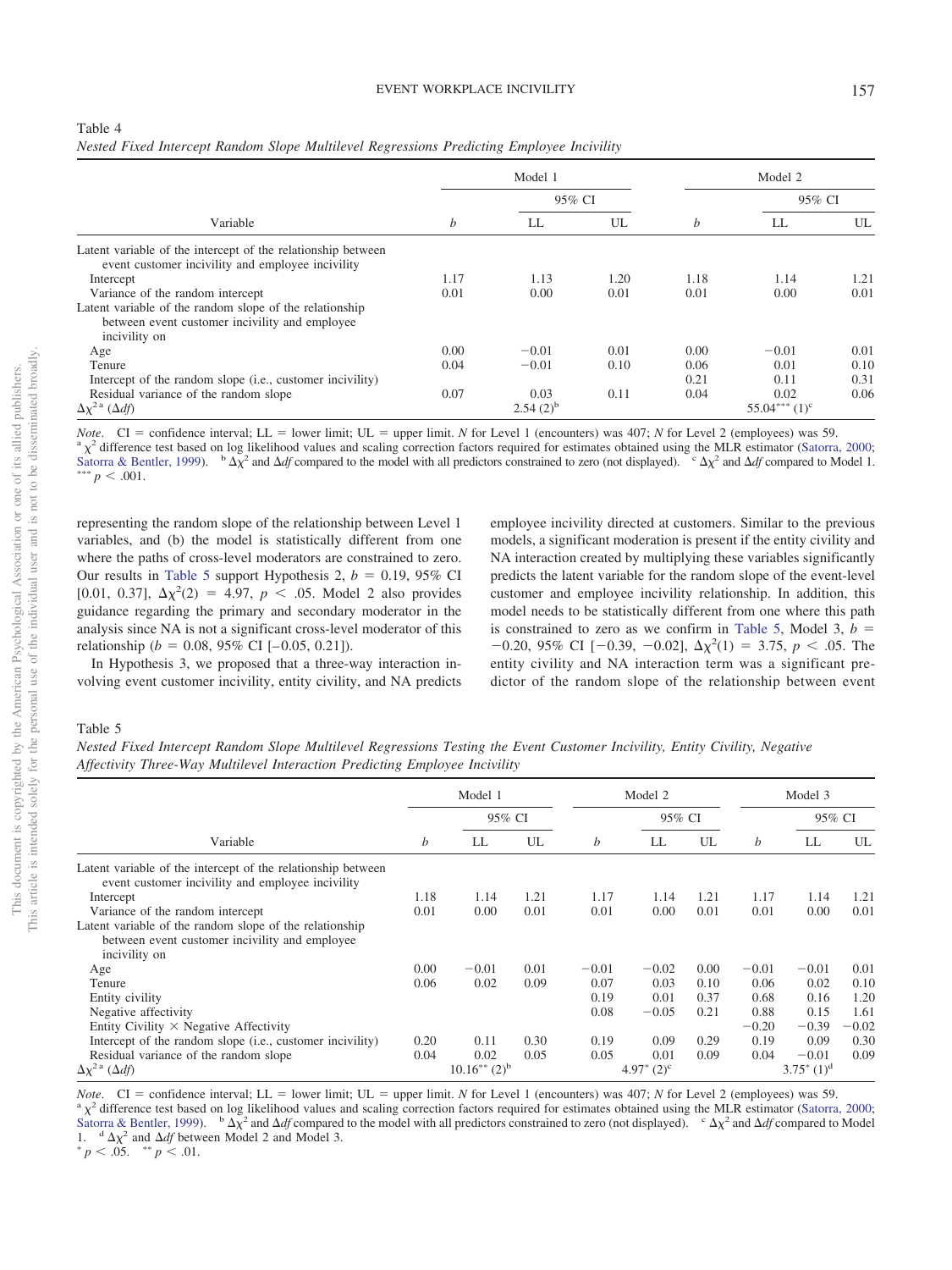customer and employee incivility. The residual variance of the random slope is also not significant with this interaction term in the model.

We probed the interactions guided by Aiken and West (1991) and Preacher, Curran, and Bauer (2006). In Figure 2, we present the two-way interaction plot for Hypothesis 2. Figure 3 illustrates the three-way interaction plot for Hypothesis 3. Both figures include estimates of the size and statistical significance of the respective simple slopes and their differences. The results show that the relationship between uncivil events and employee incivility was more pronounced for employees who perceived their entity interactions as highly civil. This interaction effect was observed among low- but not high-NA employees. For the latter, both event incivility and entity civility predicted employee incivility (i.e., two main effects). Consistent with our logic for Hypothesis 3, the difference between the slopes for high-NA employees was smaller than the difference between the slopes for low-NA employees (difference: 0.35, 95% CI [0.04, 0.66]).

### **Alternative Models**

It is possible that high-NA individuals could report lower entity civility due to their sensitivity to perceived mistreatment. We tested whether entity civility moderated the event customer incivility and employee incivility relationship when we regressed entity civility on NA. The model with a path from NA to entity civility was not statistically different from one where this path was



*Figure 2.* Two-way interaction plot of customer event and entity civility on employee incivility. Entity civility is coded such that higher scores signify more (vs. less) customer civility.  $CI =$  confidence interval.

constrained to zero,  $\Delta \chi^2(1) = 2.91$ ,  $p = .09$ . Second, we considered that event incivility relates to entity civility and that NA moderates this relationship. To estimate this model, we created a mean event customer incivility score for each employee and regressed entity civility on it, NA, and the interaction term. This interaction term was not a significant predictor of entity civility  $(b = -0.94, 95\% \text{ CI} [-2.32, 0.44])$ . In summary, the data suggest that our hypothesized model was superior to alternative models.

#### **Discussion**

Considerable research shows that service interactions can involve uncivil exchanges between customers and employees, which can result in negative outcomes for customers, employees, and organizations (e.g., Kern & Grandey, 2009; Skarlicki, van Jaarsveld, & Walker, 2008; van Jaarsveld et al., 2010). Previous incivility research, however, has explored these effects almost exclusively from the entity perspective—employees' accumulated perceptions of customer incivility—rather than what occurs in specific encounters. Although the entity perspective has uncovered important findings, to gain a deeper understanding of these exchanges, we studied incivility in individual encounters (i.e., events) *and* the entity perspective.

The significance of the present research is threefold. First, as shown in entity research, we find that employees react to uncivil events by engaging in incivility. Extant entity research, however, could only conclude that employees reciprocate incivility toward customers *in general*, while our research shows that employee incivility is directed *toward a specific uncivil customer.* This finding is consistent with the target similarity perspective (Lavelle, Rupp, & Brockner, 2007) in that mistreatment motivates the target to direct retaliation toward the perpetrator.

Second, and more important, by exploring the event and entity perspectives in the same study, we found that employees respond to event customer incivility as a function of their accumulated, entity perceptions of incivility in customer interactions. The effect of uncivil customer encounters on employee incivility was significantly more pronounced among employees who viewed customer interactions as highly civil versus highly uncivil. We theorize that event customer incivility can increase immediate emotional arousal (Porath & Erez, 2009) more so when employees view customers as civil because, as fairness theory (Folger & Cropanzano, 1998) proposes, employees who view their customers as generally civil can more easily imagine more positive alternatives compared to employees who perceive customers as generally uncivil, thus their reaction is relatively stronger. In short, uncivil encounters are especially likely to trigger employee incivility when they are unexpected.

Third, the two-way interaction described above was observed among low- but not high-NA employees. High-NA employees reciprocated customer incivility with employee incivility for both high and low entity civility (two main effects). As studies indicate, high-NA individuals are more emotionally reactant to workplace mistreatment than their low-NA counterparts (Skarlicki et al., 1999; Wang et al., 2011), which appears to lessen the strength of contextual influences on employee incivility. Low-NA employees expecting customer incivility were the least likely to engage in incivility targeting customers. We argue that because uncivil events are consistent with how these employees expect to be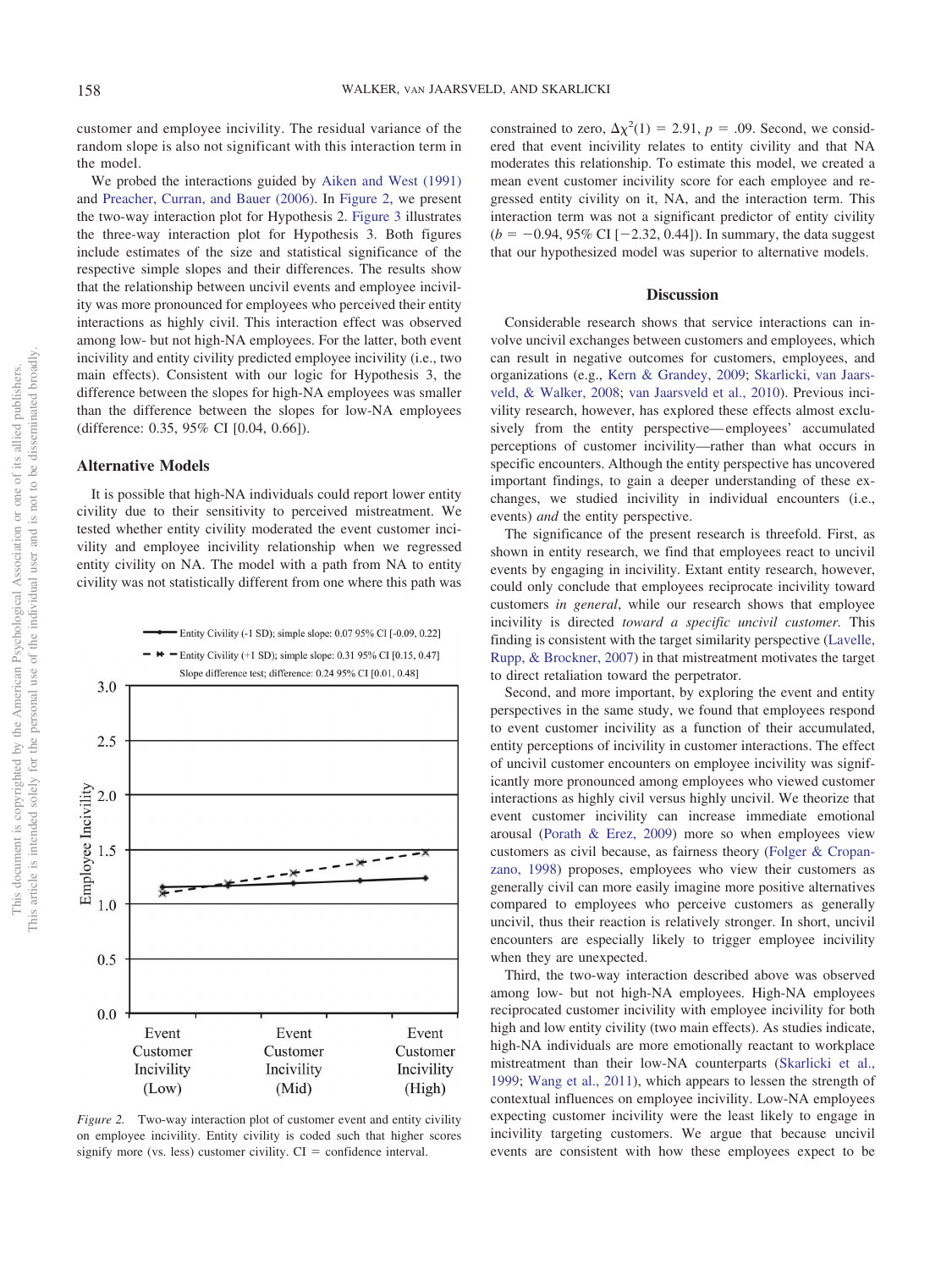

*Figure 3.* Three-way interaction plot of customer incivility toward employees, entity civility, and negative affectivity (NA) on employee incivility toward customers.  $CI =$  confidence interval.

treated and are an irritant they can tolerate, low-NA employees can direct effort to providing civil customer service rather than be distracted by counterfactual thinking during event incivility. It is notable that employees in this study reported being well trained in customer service. Thus, the negative slope for low-NA and low civility in Figure 3 might arise as a result of these employees' ability to effectively implement their training rather than react to an unexpected event. The significant three-way interaction effect shows that NA provides a boundary condition for our predicted interaction effects. By studying the interaction of event- and entitylevel (in)civility and individual differences, we gain precision in predicting when customer incivility is most likely to result in employee incivility.

A key strength of the event-level approach was to test for causality. Importantly, we do not conclude that causality cannot occur in reverse, only that our analysis shows that customer incivility can trigger employee incivility. We avoided the common method and recall biases often observed in incivility research by utilizing independent raters and recorded encounters.

In terms of potential limitations and future research, the dynamics we specify could differ in contexts where the target and instigator are of equal power, such as among coworkers or where the relationship is ongoing. Our findings focus on exchanges involving *customer-initiated* incivility. Researchers could investigate how becoming accustomed to (in)civility from other sources (e.g., supervisors, coworkers) influences employee incivility. We also assumed independence of each event in our sample of calls, raising the question of what occurs in interactions immediately following uncivil encounters. This extension could clarify how incivility spirals arise (Andersson & Pearson, 1999). Drawing on the concept of emotion intensity (Verduyn, Van Mechelen, Tuerlinckx, Meers, & Van Coillie, 2009), the emotions associated with being an event incivility target could spread to future interactions.

It is plausible that cultural differences could moderate these effects. Shao and Skarlicki (2013) found that North American employees' reactions to abusive customers were directed toward the abuser, while in China, employees' reactions were relatively indirect. Thus, research needs to explore whether these findings would arise in different cultures. Our research site featured sporadic uncivil interactions, thus it would be important to examine whether these effects occur in a context where incivility was uniformly high. Finally, whether our results generalize to face-toface interactions needs to be explored (Wegge, Vogt, & Wecking, 2007).

Our findings present an interesting conundrum for managers. On the one hand, prior research advises organizations to create a workplace where customer incivility is low. Our study reveals that employees can be especially reactant to uncivil encounters in conditions where civility rather than incivility is the norm. Our results, however, do not contradict previous recommendations. We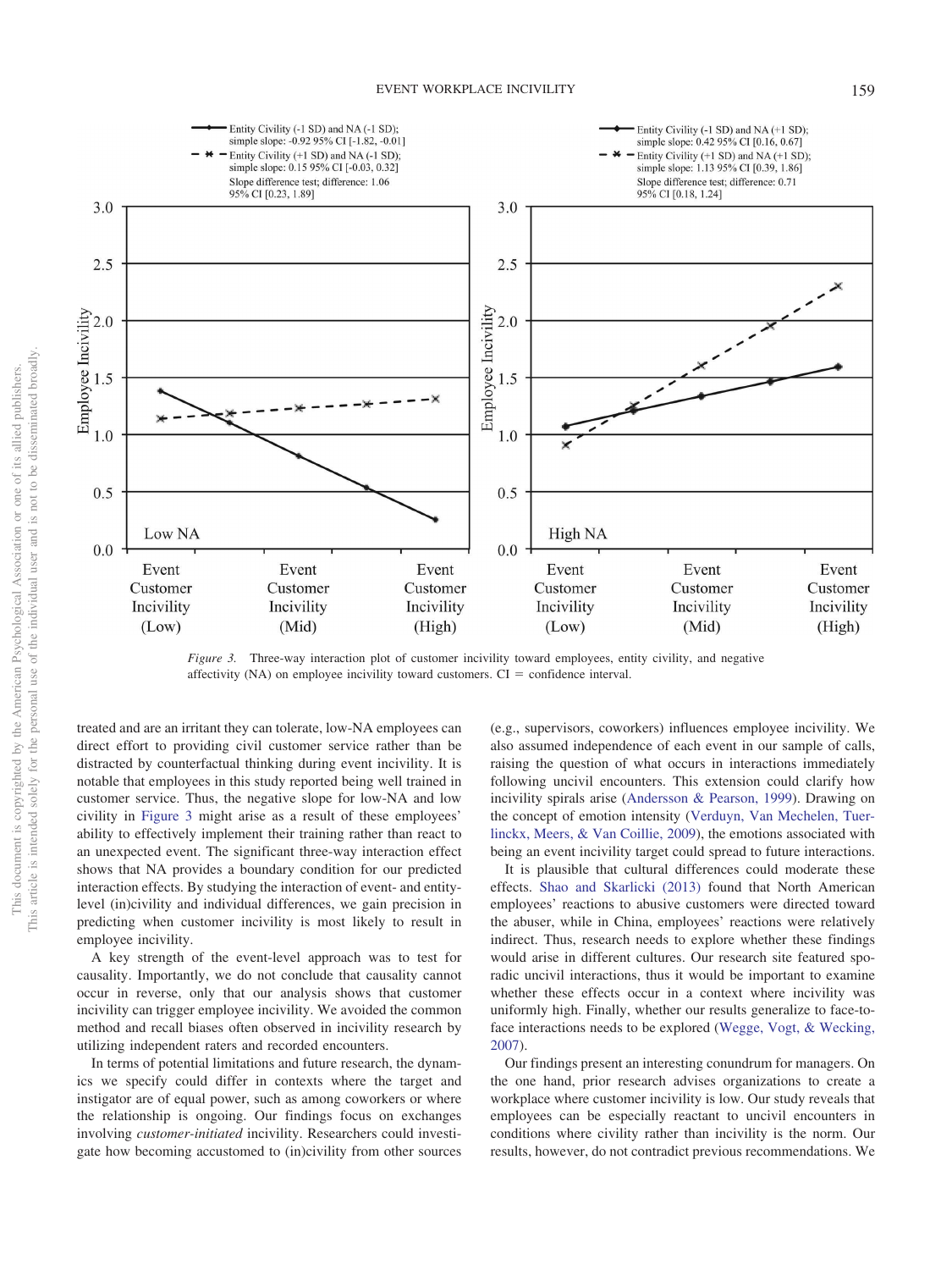propose that companies cannot rest on their laurels—strategies such as training employees to effectively deal with irate customers are important *even when* customers are viewed as highly civil. Our study also points to the importance of building employees' skills to address incivility *within* the encounter, as opposed to strategies designed to "fix" the relationship once the employee has reacted uncivilly toward the customer. In addition, our findings have implications for hiring or relocation functions. Selection strategies could include hiring employees who have the capacity to deal more effectively with incivility (e.g., low-NA), including providing a realistic job preview to help manage their expectations. Managers should also be vigilant when relocating employees to jobs with more versus less customer incivility.

In summary, we examined incivility between customers and employees within specific service encounters (i.e., the event perspective) alongside employees' accumulated perceptions of incivility in their customer interactions (i.e., the entity perspective). We drew on AET and causal reasoning models and found that customer incivility triggered employee incivility toward the specific uncivil customer. This effect was larger among employees who viewed customer interactions as highly civil as opposed to highly uncivil. We observed this moderation effect among low- but not high-NA individuals. High-NA individuals engaged in incivility in response to event customer incivility notwithstanding their perceptions of entity civility.

#### **References**

- Agho, A. O., Price, J. L., & Mueller, C. W. (1992). Discriminant validity of measures of job satisfaction, positive affectivity and negative affectivity. *Journal of Occupational and Organizational Psychology, 65,* 185–195. doi:10.1111/j.2044-8325.1992.tb00496.x
- Aiken, L. S., & West, S. G. (1991). *Multiple regression: Testing and interpreting interactions*. Newbury Park, CA: Sage.
- Andersson, L. M., & Pearson, C. M. (1999). Tit for tat? The spiraling effect of incivility in the workplace. *Academy of Management Review, 24,* 452–471. doi:10.2307/259136
- Bargh, J. A., & Thein, R. D. (1985). Individual construct accessibility, person memory, and the recall-judgment link: The case of information overload. *Journal of Personality and Social Psychology, 49,* 1129–1146. doi:10.1037/0022-3514.49.5.1129
- Batt, R., Doellgast, V., & Kwon, H. (2005). *The U.S. call center industry 2004: National benchmarking report.* Ithaca, NY: Cornell University.
- Bies, R. J., & Moag, J. S. (1986). Interactional justice: Communication criteria of fairness. In R. J. Lewicki, B. H. Sheppard & M. H. Bazerman (Eds.), *Research on negotiation in organizations* (pp. 43–55). Greenwich, CT: JAI Press.
- Burke, M. J., & Dunlap, W. P. (2002). Estimating interrater agreement with the average deviation index: A user's guide. *Organizational Research Methods, 5,* 159–172. doi:10.1177/1094428102005002002
- Burke, M. J., Finkelstein, L. M., & Dusig, M. S. (1999). On average deviation indices for estimating interrater agreement. *Organizational Research Methods, 2,* 49–68. doi:10.1177/109442819921004
- Cameron, A. F., & Webster, J. (2011). Relational outcomes of multicommunicating: Integrating incivility and social exchange perspectives. *Organization Science, 22,* 754–771. doi:10.1287/orsc.1100.0540
- Cropanzano, R., Byrne, Z. S., Bobocel, D. R., & Rupp, D. E. (2001). Moral virtues, fairness heuristics, social entities, and other denizens of organizational justice. *Journal of Vocational Behavior, 58,* 164–209. doi: 10.1006/jvbe.2001.1791
- Cropanzano, R., & Mitchell, M. S. (2005). Social exchange theory: An interdisciplinary review. *Journal of Management, 31,* 874–900. doi: 10.1177/0149206305279602
- Duffy, M. K., Ganster, D. C., Shaw, J. D., Johnson, J. L., & Pagon, M. (2006). The social context of undermining behavior at work. *Organizational Behavior and Human Decision Processes, 101,* 105–126. doi: 10.1016/j.obhdp.2006.04.005
- Flanagan, J. C. (1954). The critical incident technique. *Psychological Bulletin, 51,* 327–358. doi:10.1037/h0061470
- Folger, R., & Cropanzano, R. (1998). *Organizational justice and human resource management*. Thousand Oaks, CA: Sage.
- Folger, R., & Cropanzano, R. (2001). Fairness theory: Justice as accountability. In J. Greenberg & R. Cropanzano (Eds.), *Advances in organization justice* (pp. 1–55). Stanford, CA: Stanford University Press.
- Glomb, T. M. (2002). Workplace anger and aggression: Informing conceptual models with data from specific encounters. *Journal of Occupational Health Psychology, 7,* 20–36. doi:10.1037/1076-8998.7.1.20
- Grandey, A. A. (2000). Emotional regulation in the workplace: A new way to conceptualize emotional labor. *Journal of Occupational Health Psychology, 5,* 95–110. doi:10.1037/1076-8998.5.1.95
- Grandey, A. A., Dickter, D. N., & Sin, H.-P. (2004). The customer is not always right: Customer aggression and emotion regulation of service employees. *Journal of Organizational Behavior, 25,* 397–418. doi: 10.1002/job.252
- Heck, R. H., & Thomas, S. L. (2009). *An introduction to multilevel modeling techniques* (2nd ed.). New York, NY: Routledge.
- Holman, D. (2002). Employee wellbeing in call centres. *Human Resource Management Journal, 12,* 35–50. doi:10.1111/j.1748-8583.2002 .tb00076.x
- James, L. R., Demaree, R. G., & Wolf, G. (1984). Estimating within-group interrater reliability with and without response bias. *Journal of Applied Psychology, 69,* 85–98. doi:10.1037/0021-9010.69.1.85
- Kandel, E. R., Schwartz, J. H., & Jessell, T. M. (2000). *Principles of neural science* (4th ed.). New York, NY: McGraw-Hill.
- Kaplan, D. (2009). *Structural equation modeling: Foundations and extensions* (2nd ed.). Los Angeles, CA: Sage.
- Kern, J. H., & Grandey, A. A. (2009). Customer incivility as a social stressor: The role of race and racial identity for service employees. *Journal of Occupational Health Psychology, 14,* 46–57. doi:10.1037/ a0012684
- Lavelle, J. J., Rupp, D. E., & Brockner, J. (2007). Taking a multifoci approach to the study of justice, social exchange, and citizenship behavior: The target similarity model. *Journal of Management, 33,* 841–866. doi:10.1177/0149206307307635
- Leung, K., & Tong, K. (2003). Toward a normative model of justice. In S. W. Gilliland, D. D. Steiner & D. P. Skarlicki (Eds.), *Research on social issues in management (emerging perspectives on values in organizations*; pp. 97–120). Greenwich, CT: Information Age.
- Levine, E. L., Ash, R. A., Hall, H., & Sistrunk, F. (1983). Evaluation of job analysis methods by experienced job analysts. *Academy of Management Journal, 26,* 339–348. doi:10.2307/255981
- Lim, S., Cortina, L. M., & Magley, V. J. (2008). Personal and workgroup incivility: Impact on work and health outcomes. *Journal of Applied Psychology, 93,* 95–107. doi:10.1037/0021-9010.93.1.95
- Lytle, R. S., & Timmerman, J. E. (2006). Service orientation and performance: An organizational perspective. *Journal of Services Marketing, 20,* 136–147. doi:10.1108/08876040610657066
- Martinko, M. J., Douglas, S. C., Harvey, P., & Gunlach, M. J. (2007). Understanding and managing organizational deviance: A causal reasoning perspective. In S. W. Gilliland, D. D. Steiner & D. P. Skarlicki (Eds.), *Managing social and ethical issues in organizations* (pp. 253– 293). Greenwich, CT: Information Age.
- Muthén, L. K., & Muthén, B. O. (1998–2010). *Mplus user's guide* (5th ed.). Los Angeles, CA: Muthén & Muthén.